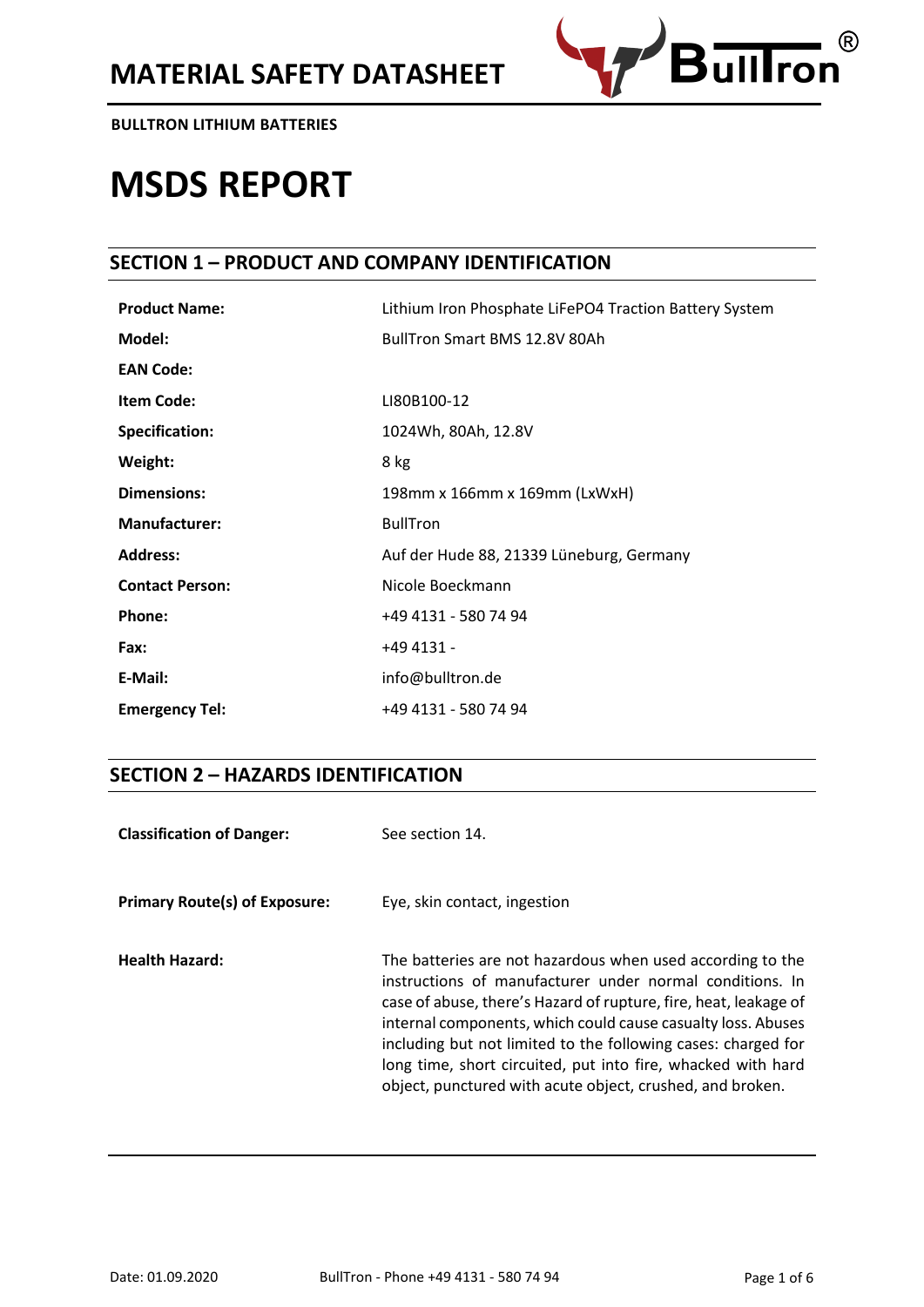

# **SECTION 3 – COMPOSITION/INFORMATION ON INGREDIENTS**

| <b>Chemical Name</b>                        | Concentration (%) | <b>CAS Number</b> |
|---------------------------------------------|-------------------|-------------------|
| Phosphoric acid, iron (2+), lithium (1:1:1) | 30                | 15365-14-7        |
| Graphite                                    | 15                | 7782-42-5         |
| Phosphate(1-), hexafluoro-, lithium         | 15                | 21324-40-3        |
| Aluminum                                    | 13                | 7429-90-5         |
| Copper                                      | 14                | 7440-50-8         |
| Polyethylene, ABS                           | 12                | 7440-02-0         |
| Other                                       | 1                 | N/A               |

Labeling according to EC directives. No symbol and Hazard phrase are required. Note: CAS number is Chemical Abstract Service Registry Number. N/A=Not apply

## **SECTION 4 – FIRST AID MEASURES**

| Eye contact         | Flush eyes with plenty of water for at least 15 minutes, occasionally lifting<br>the upper and lower eyelids. Get medical aid. |
|---------------------|--------------------------------------------------------------------------------------------------------------------------------|
| <b>Skin contact</b> | Remove contaminated clothes and rinse skin with plenty of water or shower<br>for 15 minutes. Get medical aid                   |
| <b>Inhalation</b>   | Remove from exposure and move to fresh air immediately. Use oxygen if<br>available.                                            |
| Ingestion           | Give at least 2 glasses of milk or water. Induce vomiting unless patient is<br>unconscious. Call a physician.                  |

## **SECTION 5 – FIRE FIGHTING MEASURES**

| <b>Characteristics of Hazard</b>               | Dusts at sufficient concentrations can form explosive mixtures<br>with air. Combustion generates toxic fumes. |
|------------------------------------------------|---------------------------------------------------------------------------------------------------------------|
| <b>Hazardous Combustion</b><br><b>Products</b> | Carbon dioxide.                                                                                               |
| <b>Fire-extinguishing Methods</b>              | For small fires, use water spray, dry chemical, carbon dioxide or                                             |
| and Extinguishing Media                        | chemical foam.                                                                                                |
| <b>Attention in Fire-</b>                      | Wear self-contained breathing apparatus in pressure-demand,                                                   |
| extinguishing                                  | MSHA/NIOSH (approved or equivalent) and full protective gear.                                                 |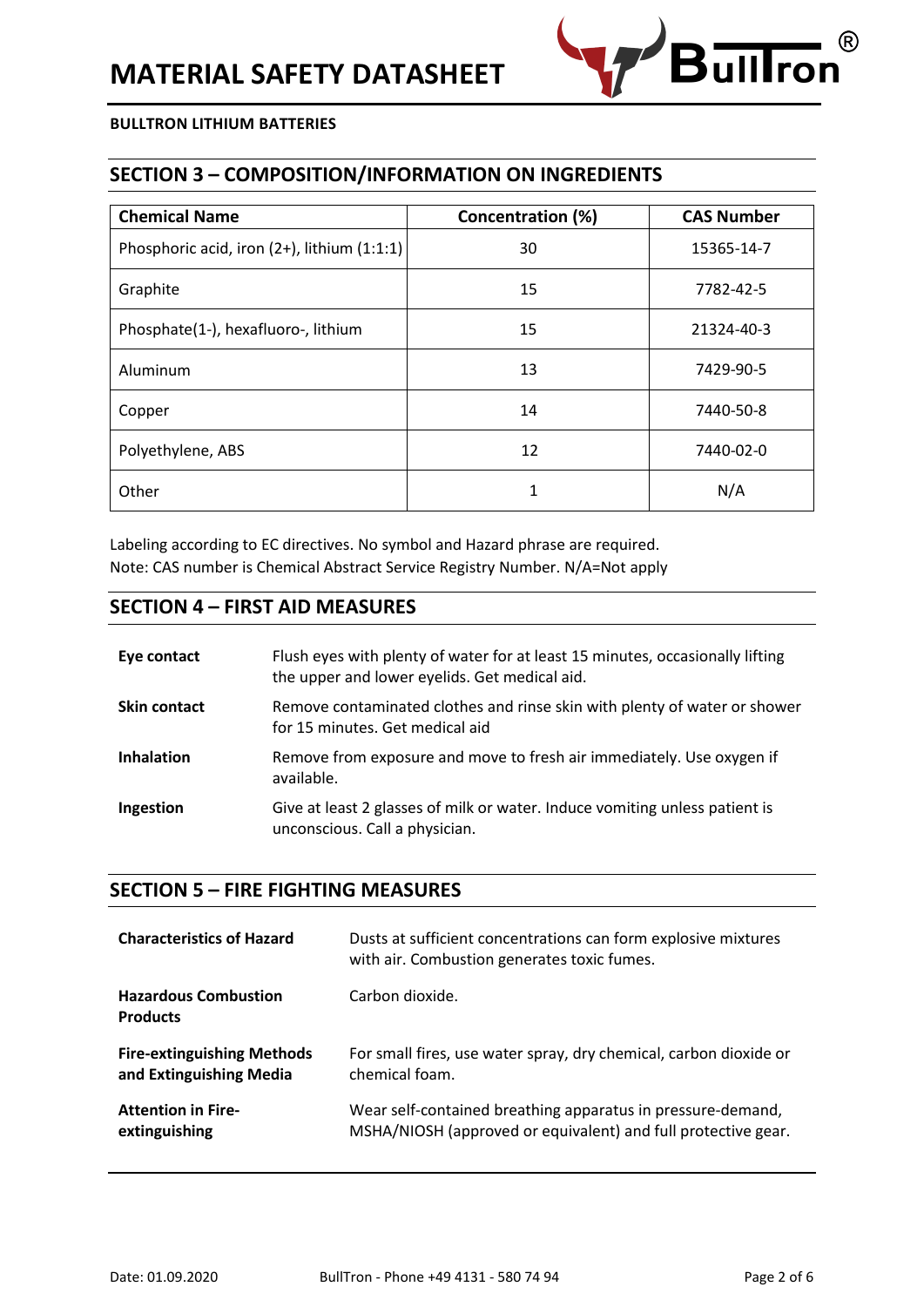

# **SECTION 6 – ACCIDENTAL RELEASE MEASURES**

| <b>Personal Precautions,</b><br>protective equipment,<br>and emergency<br>procedures | In case of rupture. Attention! Corrosive material. Avoid contact with<br>skin, eyes and clothing. Ensure adequate ventilation. Use personal<br>protective equipment as required. Evacuate personnel to safe areas.<br>Keep people away from and upwind of spill/leak. Refer to protective<br>measures listed in Sections 7 and 8.            |
|--------------------------------------------------------------------------------------|----------------------------------------------------------------------------------------------------------------------------------------------------------------------------------------------------------------------------------------------------------------------------------------------------------------------------------------------|
| Environmental                                                                        | Prevent product from contaminating soil and from entering sewers or                                                                                                                                                                                                                                                                          |
| <b>Precautions</b>                                                                   | waterways.                                                                                                                                                                                                                                                                                                                                   |
| <b>Methods and materials</b>                                                         | Stop the leak if safe to do so. Contain the spilled liquid with dry sand                                                                                                                                                                                                                                                                     |
| for Containment                                                                      | or earth. Clean up spills immediately.                                                                                                                                                                                                                                                                                                       |
| <b>Methods and materials</b><br>for cleaning up                                      | Absorb spilled material with an inert absorbent (dry sand or earth).<br>Scoop contaminated absorbent into an acceptable waste container.<br>Collect all contaminated absorbent and dispose of according to<br>directions in Section 13. Scrub the area with detergent and water;<br>collect all contaminated wash water for proper disposal. |

### **SECTION 7 – HANDLING AND STORAGE**

| <b>Handling</b>          | The battery may explode or cause burns, if disassembled, crushed or<br>exposed to fire or high temperatures. Do not short or install with<br>incorrect polarity.               |
|--------------------------|--------------------------------------------------------------------------------------------------------------------------------------------------------------------------------|
| <b>Storage</b>           | Store in a cool, dry, well-ventilated area away from incompatible<br>substances. Store locked up. Keep out of the reach of children.                                           |
| <b>Other Precautions</b> | In case of rupture. Handle in accordance with good industrial hygiene<br>and safety practice. Avoid contact with skin, eyes or clothing. Use<br>personal protection equipment. |

# **SECTION 8 – EXPOSURE CONTROLS / PERSONAL PROTECTION**

| <b>Engineering Controls</b>             | Use adequate ventilation to keep airborne concentrations low. If used<br>under conditions that generate particulates, the ACGIH TLV-TWA of<br>3mg/m3 respirable fraction (10mg/m3 total) should be observed.                                                                                           |
|-----------------------------------------|--------------------------------------------------------------------------------------------------------------------------------------------------------------------------------------------------------------------------------------------------------------------------------------------------------|
| <b>Personal Protective</b><br>Equipment | Eye and Face Protection: None required for consumer use. If there is<br>a Hazard of contact: Tight sealing safety goggles. Face protection<br>shield.<br>Skin and Body Protection: None required for consumer use. If there is<br>a Hazard of contact: Wear protective gloves and protective clothing. |
|                                         | Respiratory Protection: No protective equipment is needed under<br>normal use conditions. If exposure limits are exceeded or irritation is<br>experienced, ventilation and evacuation may be required.                                                                                                 |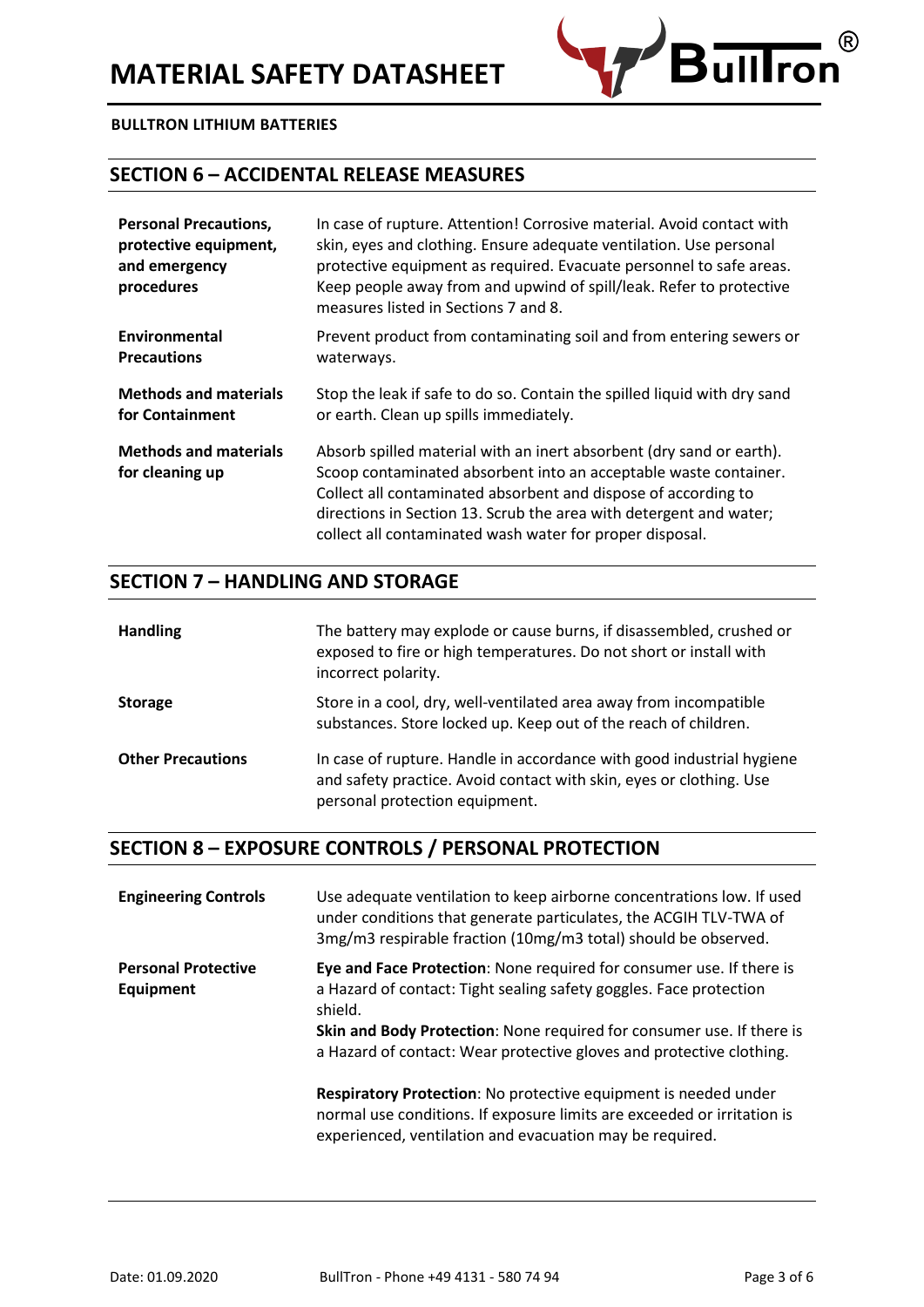

# **SECTION 9 – PHYSICAL AND CHEMICAL PROPERTIES**

| <b>Physical State</b> | <b>Appearance: Prismatic</b>                       |
|-----------------------|----------------------------------------------------|
|                       | <b>Color: Black</b>                                |
|                       | <b>Odour:</b> If leaking, smells of medical ether. |
|                       |                                                    |
|                       |                                                    |

#### **Change in condition**

| pH                        | Not applicable as supplied.                          |
|---------------------------|------------------------------------------------------|
| <b>Flash Point</b>        | Not applicable unless individual components exposed. |
| Flammability              | Not applicable unless individual components exposed. |
| <b>Relative density</b>   | Not applicable unless individual components exposed. |
| <b>Solubility (water)</b> | Not applicable unless individual components exposed. |
| Solubility (other)        | Not applicable unless individual components exposed. |

# **SECTION 10 – STABILITY AND REACTIVITY**

| <b>Chemical Stability</b>                 | Stable under recommended storage conditions.        |
|-------------------------------------------|-----------------------------------------------------|
| <b>Possibility of Hazardous Reactions</b> | None under normal processing.                       |
| <b>Conditions to Avoid</b>                | Exposure to air or moisture over prolonged periods. |
| Incompatible materials                    | Acids, Oxidizing agents, Bases.                     |
| <b>Hazardous Decomposition Products</b>   | Carbon oxides.                                      |

# **SECTION 11 – TOXICOLOGICAL INFORMATION**

| <b>Irritation</b>                            | In the event of exposure to internal contents, vapour<br>fumes may be very irritating to the eyes and skin. |
|----------------------------------------------|-------------------------------------------------------------------------------------------------------------|
| <b>Sensitization</b>                         | Not Available.                                                                                              |
| <b>Reproductive Toxicity</b>                 | Not Available.                                                                                              |
| <b>Toxicologically Synergistic Materials</b> | Not Available.                                                                                              |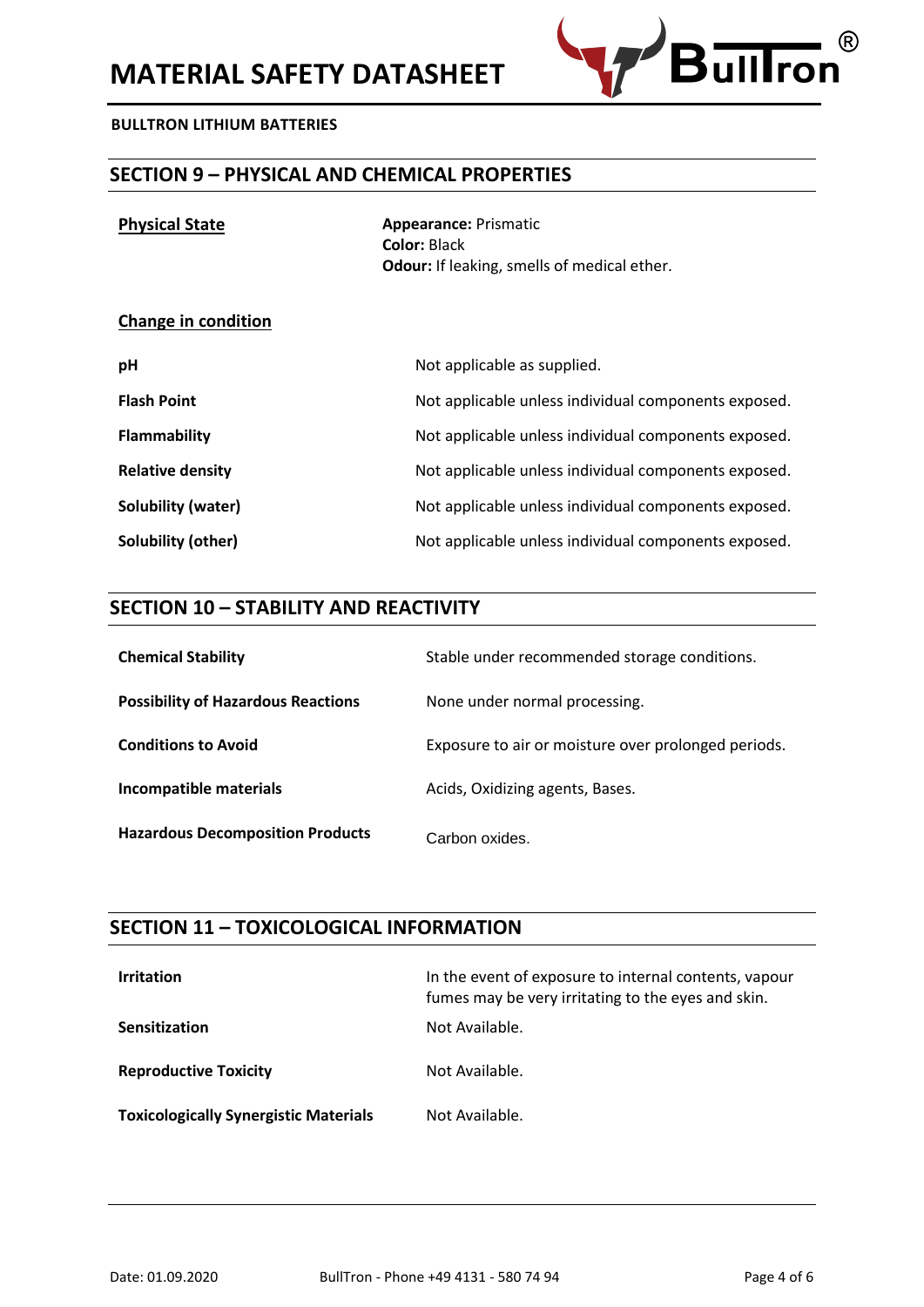

# **SECTION 12 – ECOLOGICAL INFORMATION**

**Anticipated behavior of a chemical product in environment/possible environmental impact/ ecotoxicity**

**General note CENER CONDUCTS** Do not allow undiluted product or large quantities of it to reach ground water, water course or sewage system.

Not Available.

# **SECTION 13 – DISPOSAL CONSIDERATIONS**

| <b>Waste Treatment</b>                         | Recycle or dispose of in accordance with government, state & local<br>regulations.                                                                                                                                                 |
|------------------------------------------------|------------------------------------------------------------------------------------------------------------------------------------------------------------------------------------------------------------------------------------|
| <b>Attention for Waste</b><br><b>Treatment</b> | Deserted batteries shouldn't be treated as ordinary trash. Shouldn't<br>be thrown into fire or placed in high temperature. Shouldn't be<br>dissected, pierced, crushed or treated similarly. Best disposal<br>method is recycling. |

# **SECTION 14 – TRANSPORT INFORMATION**

| UN number                   | 3480                                                    |
|-----------------------------|---------------------------------------------------------|
| Proper shipping name        | Lithium ion batteries (limited to a maximum of 30% SoC) |
| <b>Class or division</b>    |                                                         |
| Label(s) / Placard Required | Miscellaneous<br>Lithium batt                           |

**Special precautions which a user needs to be aware of, or needs to comply with, in connection with transport or conveyance either within or outside their premises**

 $\overline{\mathbf{9}}$ 

| ICAO / IATA      | Can be shipped by air in accordance with International Civil Aviation<br>Organization (ICAO), TI or International Air Transport Association (IATA),<br>DGR Packing Instructions (PI) 965 Section IA appropriate of IATA DGR 60th<br>(2019 Edition) for transportation. |
|------------------|------------------------------------------------------------------------------------------------------------------------------------------------------------------------------------------------------------------------------------------------------------------------|
| <b>IMDG CODE</b> | Shipping may be done in accordance with the IMDG Code 2018 Edition<br>(Amdt 39-18).                                                                                                                                                                                    |
| <b>DOT</b>       | Other requirements for the US Department of Transportation (DOT)<br>Subchapter C, Hazardous Materials Regulations if shipped in compliance<br>with 49 CFR 173.185.                                                                                                     |
| ADR/ADN          | Transport Requirements for United Nations Economic Commission for<br>Europe (UNECE) ADR/ADN, Applicable as from 1 January 2019                                                                                                                                         |

**Each battery of the type declared in this document is proved to meet the requirements of each applicable test in the UN Manual of Tests and Criteria, Part III, Section 38.3**